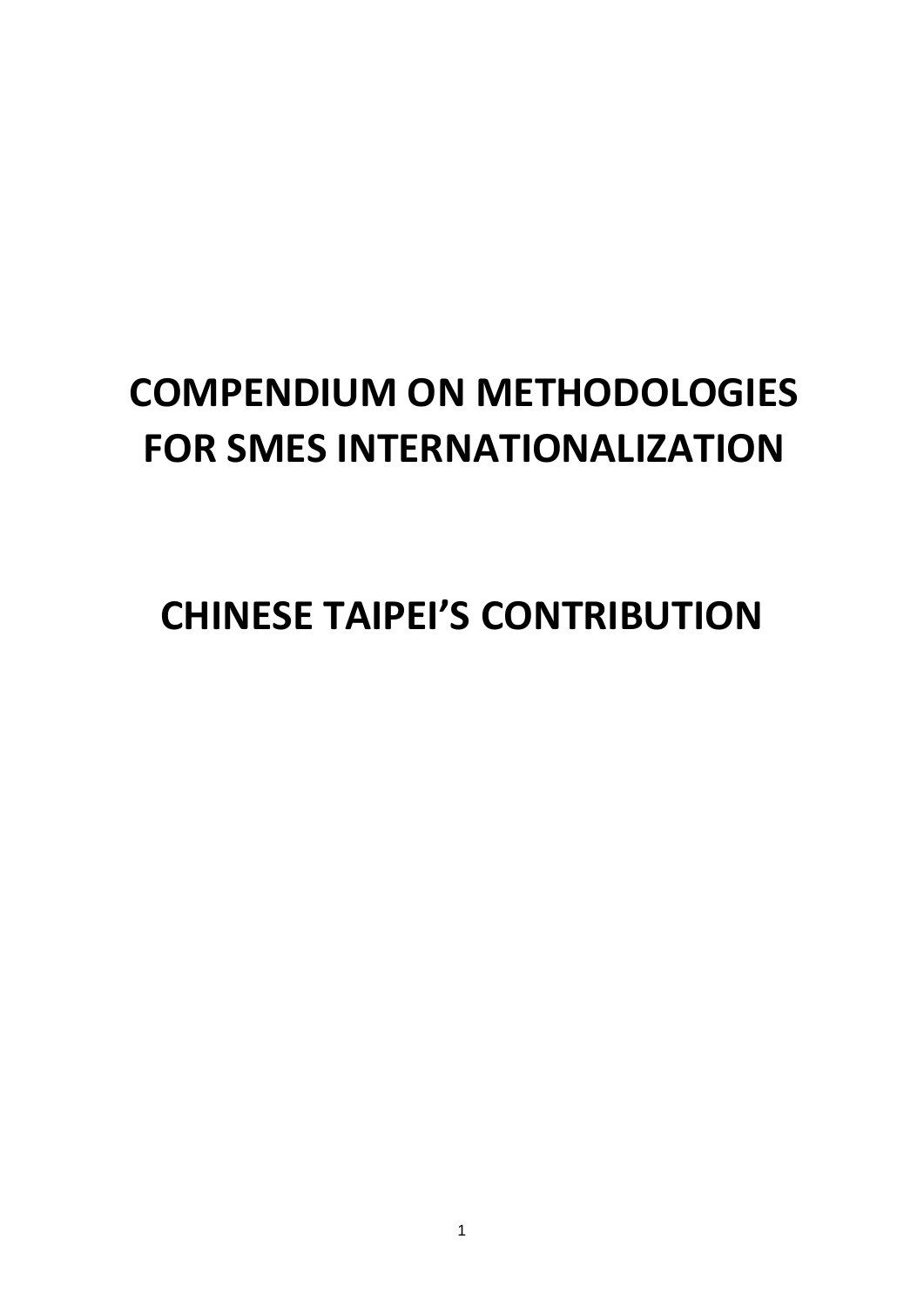**Produced by: Bureau of Foreign Trade, Ministry of Economic Affairs (MOEA) Email: [ctboft@gmail.com](mailto:ctboft@gmail.com)**

**Taiwan External Trade Development Council (TAITRA) <http://www.taitra.org.tw/>**

**In collaboration with: Green Trade Project Office <https://www.greentrade.org.tw/>**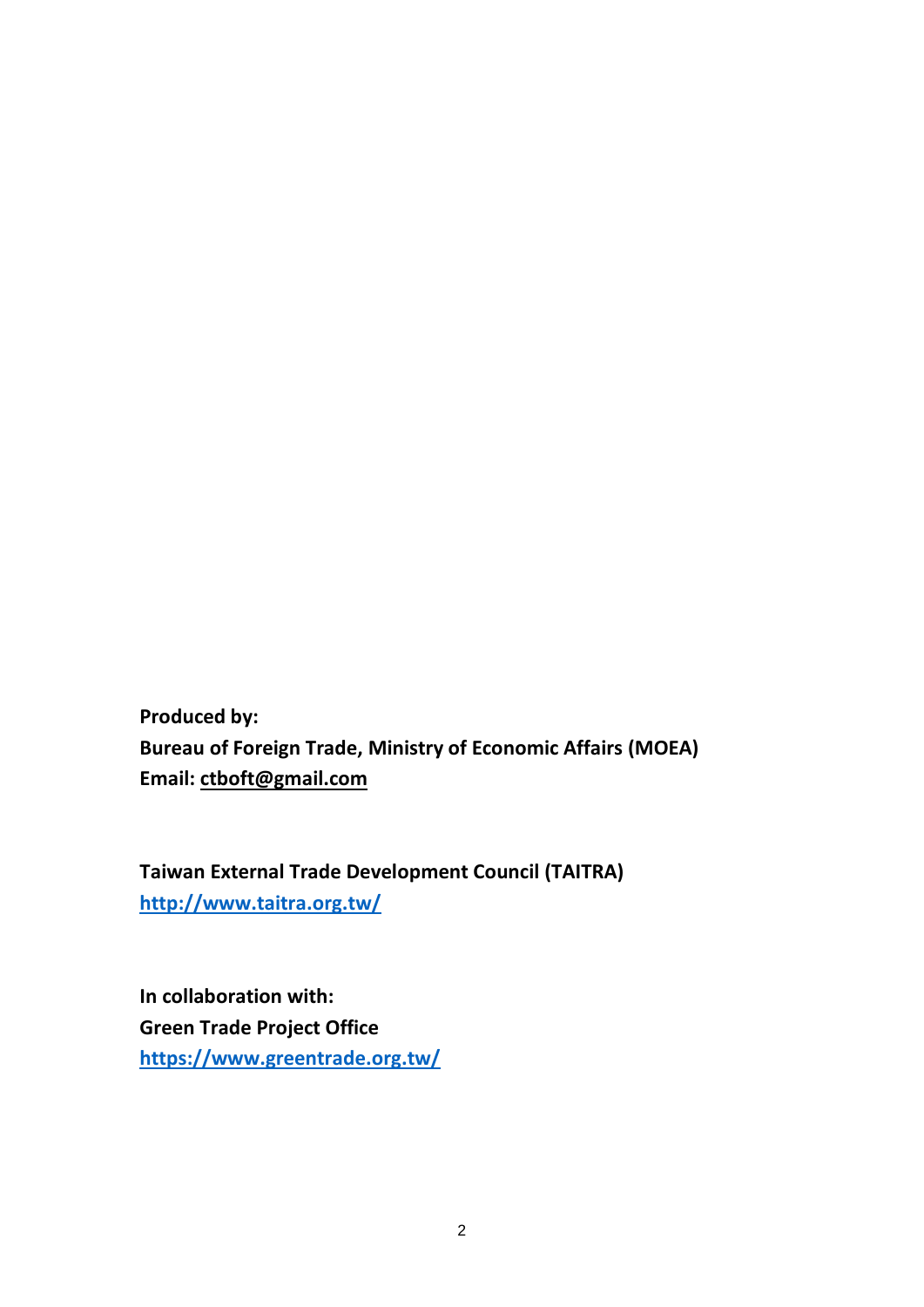# **COMPENDIUM ON METHODOLOGIES FOR SMES INTERNATIONALIZATION**

## A. **Overall Trade Promotion**

International trade is an important driving force behind Chinese Taipei's economic development. Hence boosting exports is one of the crucial tasks of the government. According to Article 2 of the "Standards for Identifying Small and Medium-sized Enterprises (SME)," the definition of the term SME is: an enterprise in the manufacturing, construction, mining or quarrying industry with either a paid-in capital of NT\$80 million or under, or less than 200 regular employees; or an enterprise in an industry other than any of those mentioned above either with a sales revenue of NT\$100 million or less in the previous year or has less than 100 regular employees.

Currently, over 97% of enterprises in Chinese Taipei are SMEs. SMEs constitute the main momentum of Chinese Taipei's economic growth, thus the government has long promoted various policies to facilitate SME development. Chinese Taipei has adopted the following multifaceted approaches to assist businesses expand their international markets:

- (A) **Overseas Market Developments:** Through various endeavors including organizing trade missions, inviting international buyers, coordinating overseas marketing activities, strengthening the functions of services provided on the website (https://tw.taiwantrade.com/) and elevating marketing efficiencies of cross-border e-commerce, Chinese Taipei assists companies in various ways. Such methods include helping businesses take the initiative to find potential buyers in overseas markets, compete for deals and establish marketing channels.
- (B) **Advisory Service:** Establishment of the International Marketing Advisory

3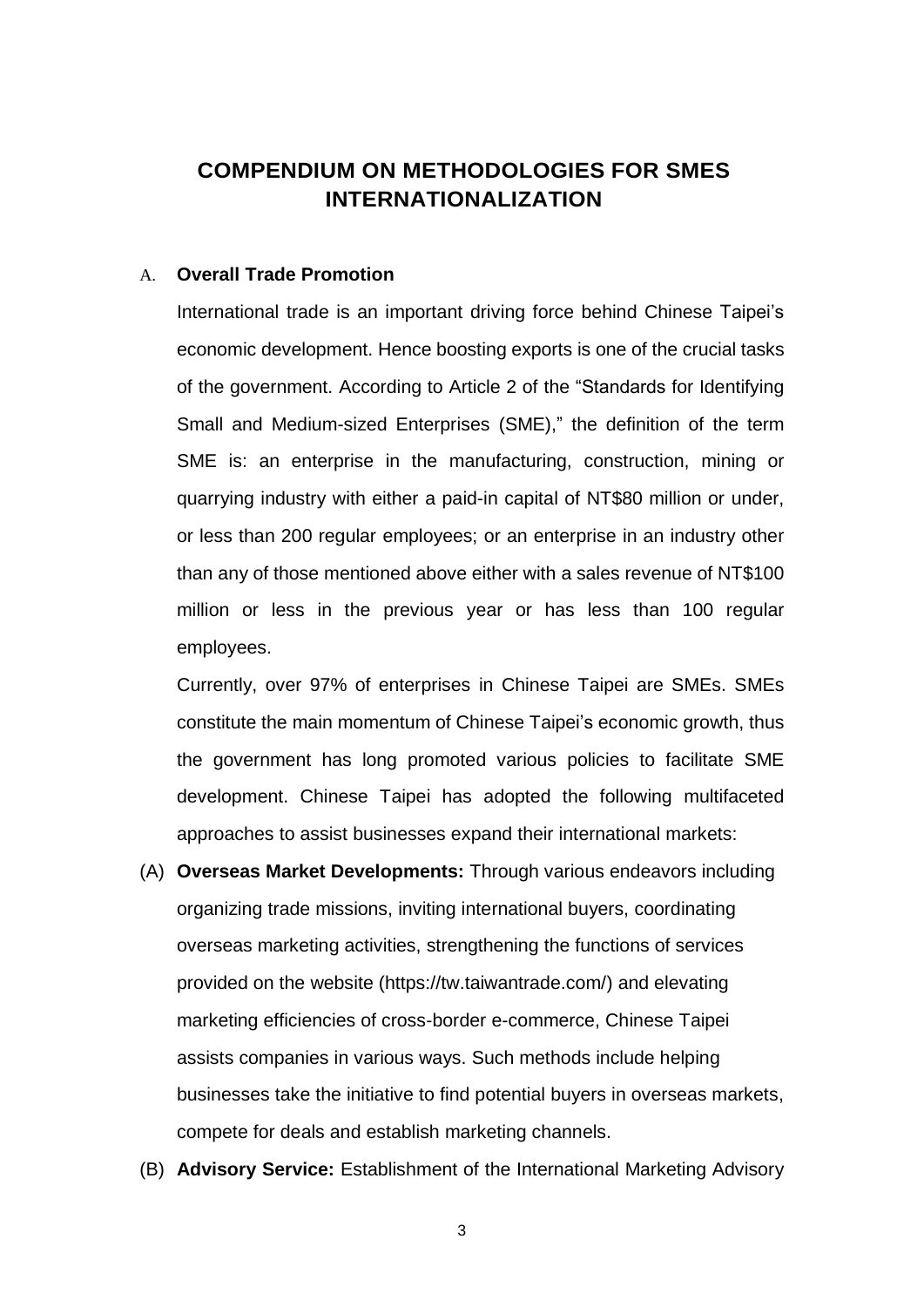Center (IMAC) allows its expert advisory group to provide customized professional consultations and tailor-made promotional resources for companies faced with problems in overseas market expansion.

(C) **Overseas Service:** Through its overseas offices, the government provides market information and services to help companies find new clients and consolidate relationships with buyers.

## **B. Methodology**

## (A) **The Green Trade Promotion Project (GTPP)**

1. Objective

The GTPP is designed to assist companies follow international green trends, have a solid understanding of the various green regulations of different governments as well as the green procurement standards of major international businesses, so as to equip our businesses with the necessary knowledge to compete for trade opportunities in the global trade of green industries.

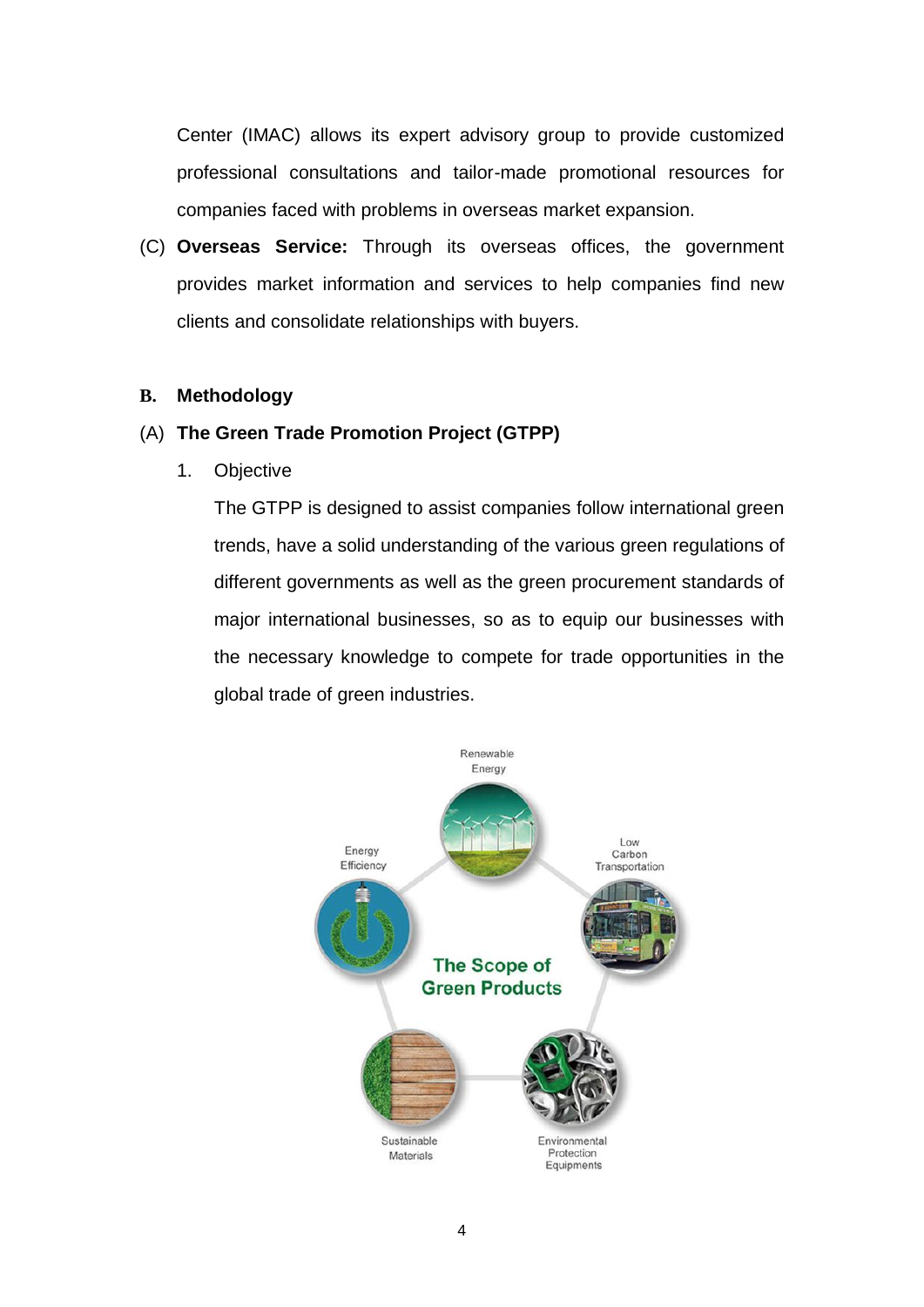- 2. Content
	- (1) The Green Market Think Tank and Information Sharing:
		- a. Collects information on green business opportunities, the various regulations related to green business, and procurement standards of major international cooperations.
		- b. Uses big data to analyze green trends and market distribution, takes stock of the government's green initiatives and provides consulting services to companies.
		- c. Holds briefings, seminars and forums on opportunities in green business, and disseminates relevant information through the website (https://www.greentrade.org.tw), digital media and various mobile/handheld devices.
	- (2) Strengthening the Green Industry's Marketing Capacity:
		- a. Consultation Service: Provides customized marketing consultations to companies; provides verification consultation to companies that intend to apply for international verifications. (applications open between around February to October every year)
		- b. Green Product Verification Search Platform: Provides companies quick access to information on the verification process of various government policies and regulations.
	- (3) Strengthening Marketing Promotion and Elevating our Image:
		- a. Green Companies' Association: Pools businesses to form consensus and links-up domestic green industry capacities to jointly develop overseas markets.
		- b. Trade Missions and Promotion: Organizes trade missions and facilitates participation in major international green exhibitions to establish cooperative relationships and

5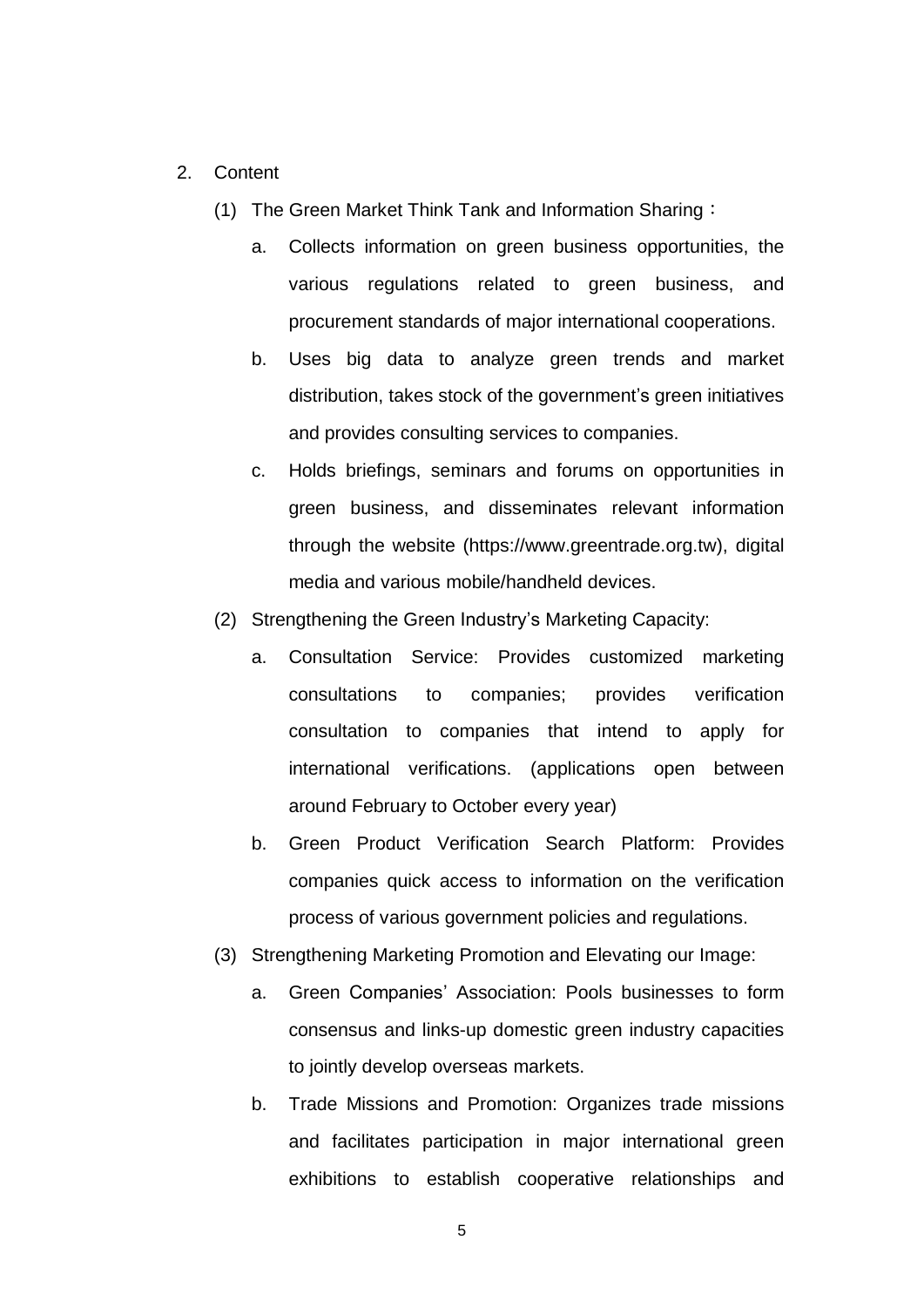compete for green market opportunities.

- c. Green Ecosphere: Takes stock of international projects, integrates the services of and provides counselling for domestic operators who link-up all aspects of consumer demand, organizes teams to develop solutions and assists companies compete for business opportunities.
- d. International media and digital marketing: Invites foreign mainstream/professional green media to interview and report on Chinese Taipei's green technology capacities; uses digital and social media ads to target potential buyers worldwide.

## (B) **SME International Marketing Enhancement Project**

1. Objective

The project was launched in October 2016 with the aim of assisting SMEs and innovative industries strengthen their international marketing capabilities. The International Marketing Advisory Center (IMAC), established by TAITRA and supported by the Bureau of Foreign Trade, MOEA, was appointed to implement the above project.

The IMAC provides all-in-one and customized consultations. Its experienced professional advisors help participating SMEs formulate marketing strategies and offer suggestions that meet SMEs' needs. The services offered include creating a directory of potential buyers, providing information on procurement opportunities in overseas markets, supplying an overview on distribution channels in target markets, and making referrals to government counselling resources as appropriate.

6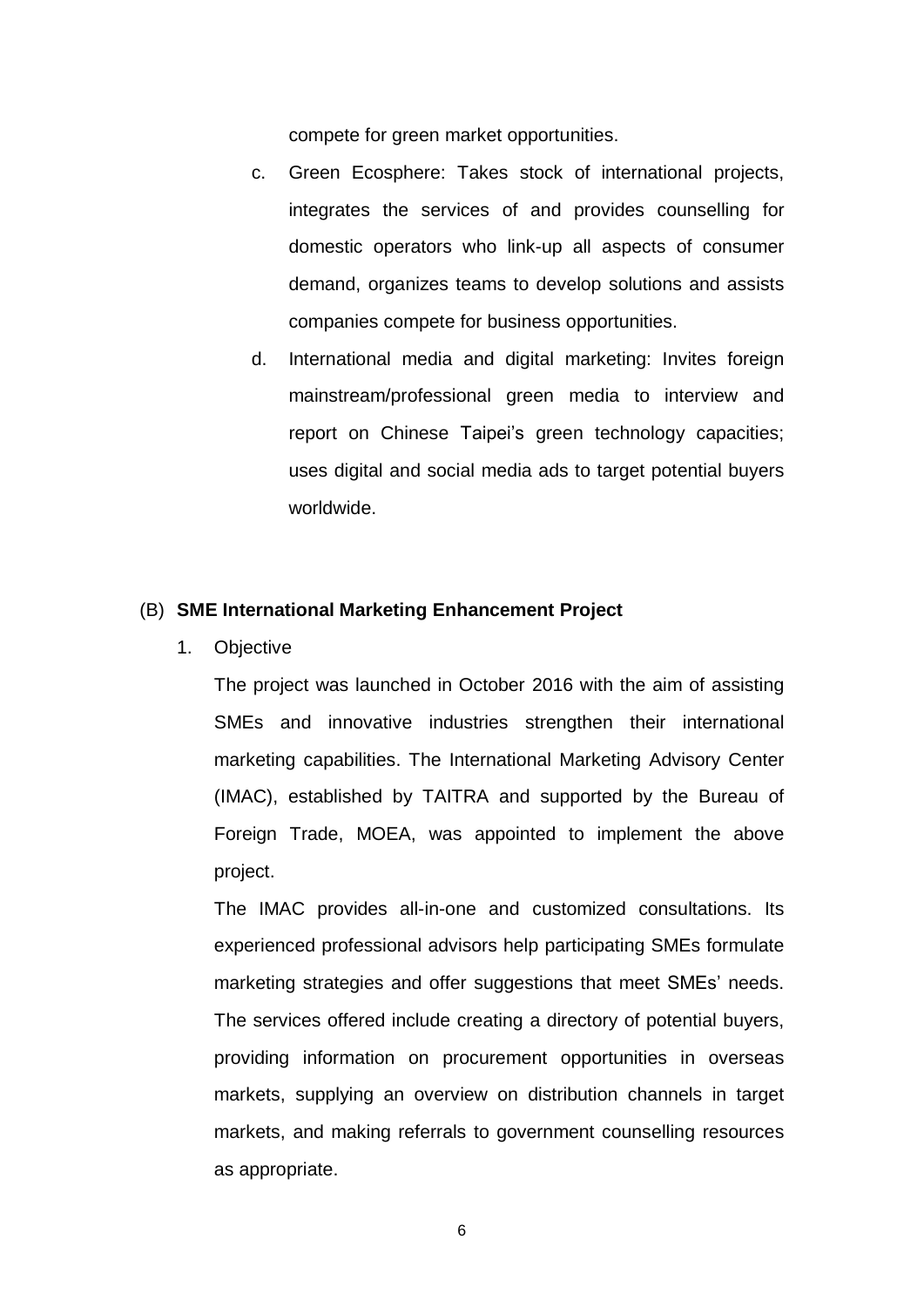The IMAC has provided customized international marketing advisory services to over 560 companies since the project started in 2016. It has contributed to the finding of buyers for 9 of these companies, successfully expanding their businesses into new international markets.

- 2. Content
	- (1) The International Marketing Advisory Center (IMAC) recruits experienced overseas marketing experts as consultants and sets up expert groups comprising experts from various fields to provide consulting services on market trends, branding, packaging designs, marketing channels, funding, human resources, e-commerce, and overseas verification, etc.
	- (2) The IMAC analyzes market trends and marketing methods through applying big data analysis. The aim is to assist SMEs identify the most suitable markets for their products while recommending the most appropriate sales resources.

## (C) **The Textile Promotion Project**

1. Objective

In order to elevate international marketing capabilities to consolidate overseas markets and explore other emerging markets with potential, the Project plans to make functional, environmentally friendly and trendy high added-value textile products as focus products. The Project organizes business development activities that are integrative and relevant in nature, individual business consultations and other services that are customized to companies focusing on target markets, as well as formulates measures to elevate the overall image of our textile industry in developing business opportunities and carry out integrated marketing.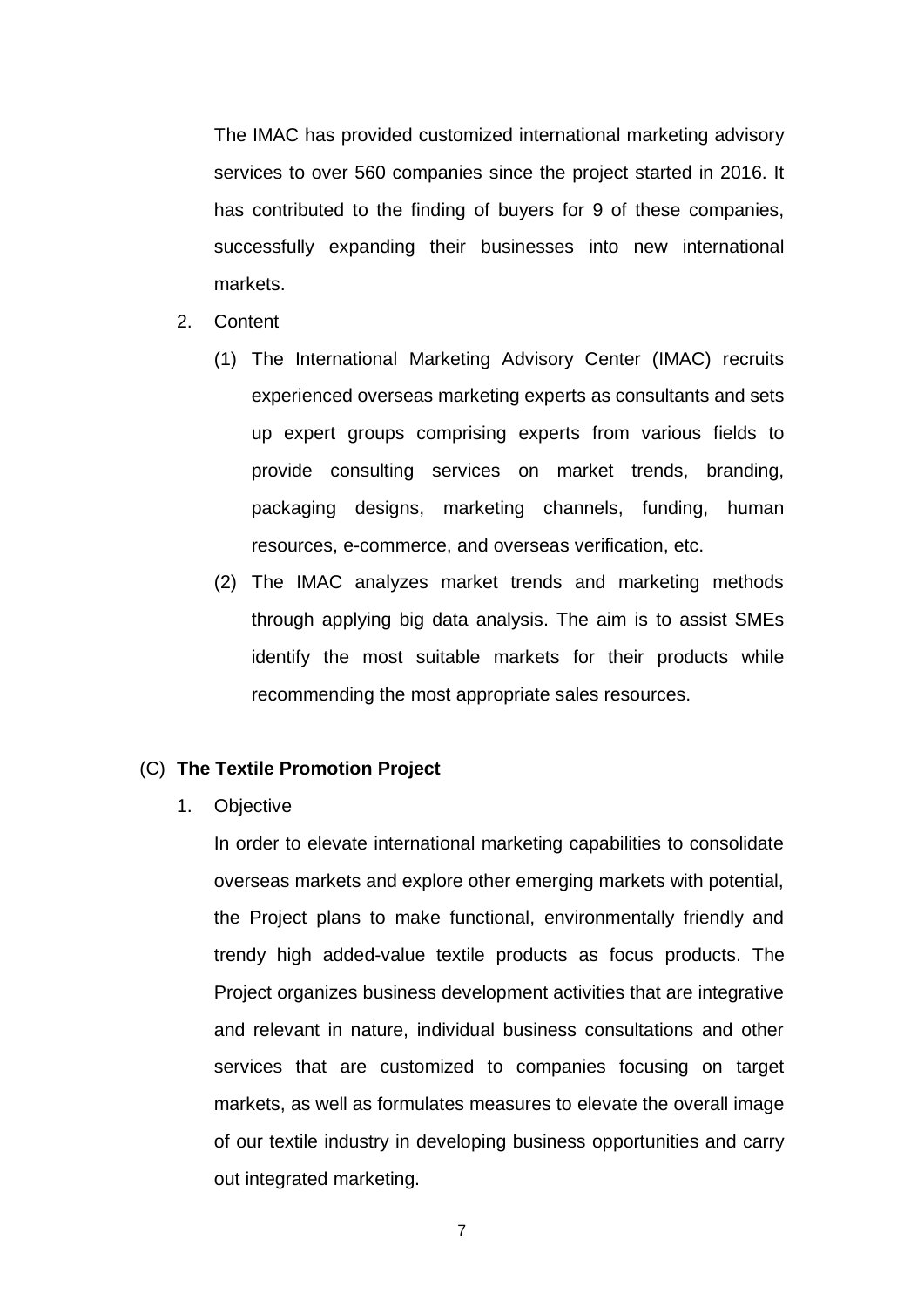2. Content

This project aims to assist the textile industry in joint-promotion and media promulgation while providing services such as the "International Market Consultations", "Customized Marketing and Guidance," and "Integrated Marketing and Business Opportunity Development Activities." It has also established an office responsible for business coordination and promotion of results.

- (1) International Market Consultations Service: Provides consultation services in project execution, marketing, and other areas for textiles businesses.
- (2) Customized marketing and guidance: Assists manufacturers propose customized international marketing programs to develop business opportunities.
- (3) Integrated Marketing and Business Opportunity Development Activities: Assists companies participate in various international shows, invites foreign buyers to meet locally based vendors, arranges overseas visits to have one-on-one trade negotiations with international buyers, organizes small-sized trade missions to visit overseas buyers; organizes delegations to have on-site understanding of the trade behavior and market needs of emerging markets; organizes international textiles marketing activities and marketing resource seminars; organizes forums on marketing strategies and educational sessions on marketing skills in the emerging textiles markets.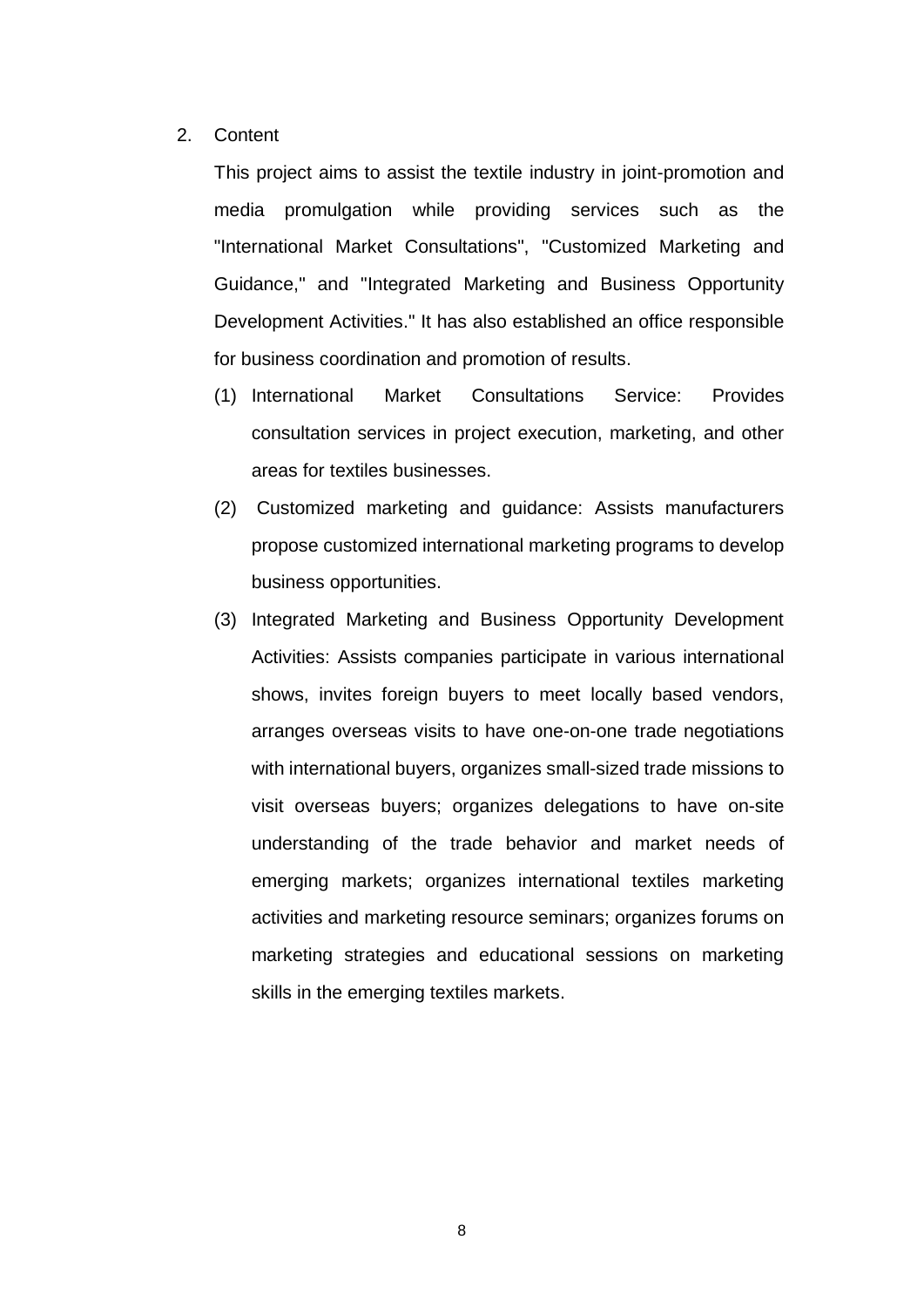# C. Successful stories

| Company      | <b>GLOBAL INTERNATIONAL ENERGY SAVING CO., LTD.</b>                       |
|--------------|---------------------------------------------------------------------------|
| Presentation | https://www.icy99.com.tw/                                                 |
|              |                                                                           |
|              | GLOBAL INTERNATIONAL ENERGY SAVING CO., LTD. was                          |
|              | founded in 2012 and provides architectural materials and related          |
|              | engineering services. The company insists on environmental                |
|              | sustainability, and continuously improves their products and technical    |
|              | services to meet client needs.                                            |
|              | In recent years, the company has become dedicated to developing           |
|              | eco-friendly materials to solve problems caused by high temperatures,     |
|              | and to reduce air conditioning power consumption, cut carbon dioxide      |
|              | emissions, and reduce environmental pollution. Their insulation coating   |
|              | product is applicable to all factories, rooftops and walls, and can       |
|              | effectively improve the thermal insulation of existing buildings. Through |
|              | applying solar reflective technology, their product reflects 99% of solar |
|              | energy and prevents buildings from absorbing heat, helping to provide     |
|              | a cooler and more comfortable environment for work and living.            |
|              | Moreover, the product can reduce the urban heat island effect,            |
|              | reducing air conditioning load and power consumption by 40 percent,       |
|              | thereby protecting and extending the life span of buildings and piping    |
|              | systems.                                                                  |
| Summary      | What is the company's business? When and why was it created?              |
|              | GLOBAL INTERNATIONAL ENERGY SAVING CO., LTD. is a green                   |
|              | enterprise, and provides architectural materials<br>and<br>related        |
|              | engineering services. Their products include thermal insulation           |
|              | coating, frozen coating, anti-formaldehyde coating, anti-mold and         |
|              | deodorizing coating, antibacterial and antiviral coating, long-lasting    |
|              | antibacterial spray, three-dimensional surgical masks, children's face    |
|              | masks, and so on.                                                         |
|              | What are the objectives of the company?                                   |
|              | With the original intention of environmental sustainability, the company  |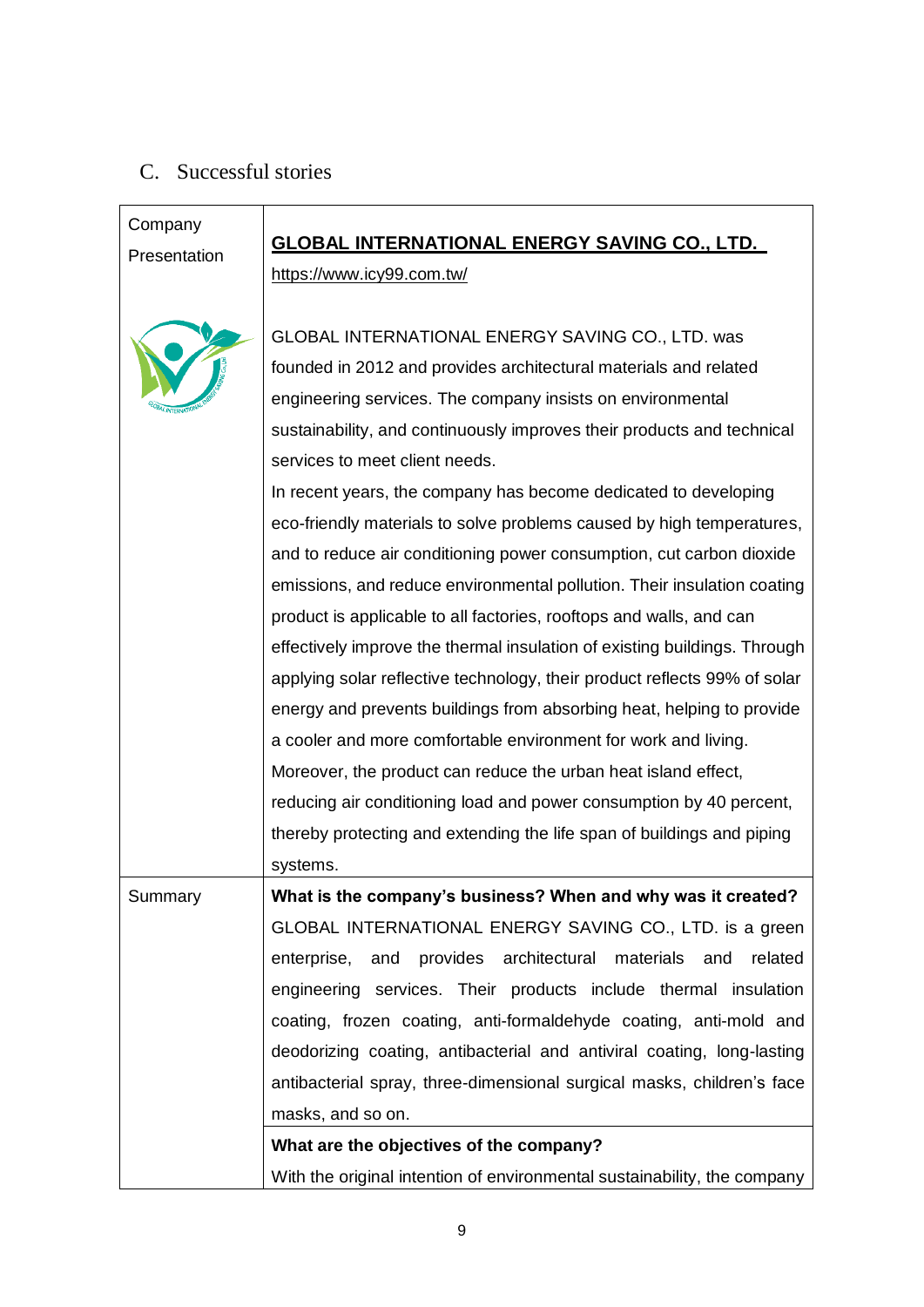develops many products and services that are friendly and beneficial to the environment. GLOBAL INTERNATIONAL ENERGY SAVING CO., LTD. hopes to save costs for businesses, reduce environmental pollution, solve problems caused by high temperatures, and reduce air conditioner power consumption and carbon dioxide emissions, so as to fulfill its vision of environment conservation.

## **What were the challenges the business had to face?**

In Southeast Asia, buildings that are densely built suffer from the heat island effect. It prevents heat from dissipating and causes room temperatures to rise, thereby requiring more energy to reduce room temperatures. GLOBAL INTERNATIONAL ENERGY SAVING CO., LTD.'s insulation coating has functions that include heat reflection, heat insulation, anti-corrosion and water-proofness, with a SRI reflectance index of 99. Through solar reflection, and a reduction of building temperatures, the product lowers energy consumption. This particular product has obtained many international certifications, including SGS, TAF, CNS, RoHS, ASTM, and so on. The product is applicable to corrugated metal houses, container houses, large warehouses for logistics purposes, refrigerated warehouses, and solar rooftops. Also, the company provides customized colors to the clients' choice. The company has yet to establish branches in Southeast Asia, and therefore is keen to seek local distributors and agents.

## **What have been the achievements made?**

The company developed its own highly efficient, solar reflective, thermal insulation coating, and additive enzyme with emission reduction functions for industrial use. The main export destination of insulation coating is the People's Republic of China. Through the Green Trade Project Office of TAITRA, which promotes the Green Trade Project to assist companies, GLOBAL INTERNATIONAL ENERGY SAVING CO., LTD. was able to aggressively develop into Southeast Asia markets, and other tropical and subtropical markets. Among them, the best achievement was the successful promotion of sales and establishing sales channels in Malaysia. GLOBAL INTERNATIONAL ENERGY SAVING CO., LTD. was able to acquire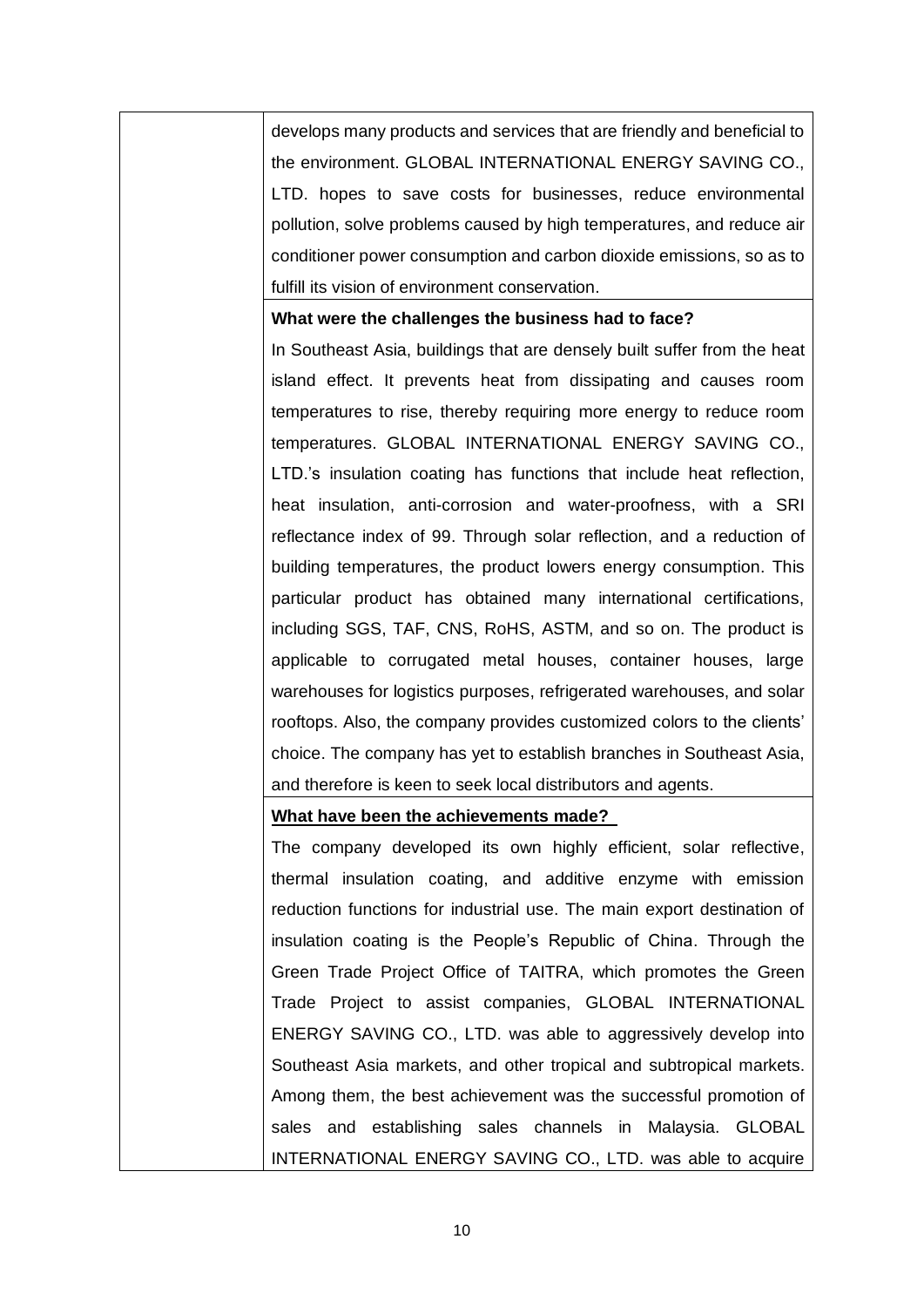|                | information on local competitors' brands and prices, which helped the       |
|----------------|-----------------------------------------------------------------------------|
|                | company expand their markets in Malaysia and Southeast Asia.                |
|                | How did the public institution responsible for promoting exports            |
|                | help with the development of the business?                                  |
|                | GLOBAL INTERNATIONAL ENERGY SAVING CO., LTD. participated                   |
|                | in Green Trade Promotion Project (GTPP) activities, namely                  |
|                | customized services, counselling of the verification and certification of   |
|                | green products and overseas exhibition promotion, to help it                |
|                | understand in practical terms the government policies of Malaysia and       |
|                | Viet Nam, certification-related regulations, market trends, product         |
|                | advantage analyses, as well as the prices of competitive local product      |
|                | and sales channels. The project effectively helped the company find         |
|                | buyers, and assisted the company explore the green market in                |
|                | Southeast Asia.                                                             |
|                | developed<br><b>MultiNational</b><br>Was<br>there<br>programme<br>by<br>any |
|                | Companies that helped your business to grow global?                         |
|                | N/A                                                                         |
|                | Was there any financial assistance for your business? If yes, what          |
|                |                                                                             |
|                | kind of assistance?                                                         |
|                | N/A                                                                         |
| Beneficiaries' | Case $#1$ :                                                                 |
| report         | GLOBAL INTERNATIONAL ENERGY SAVING CO., LTD. participated                   |
|                | in GTPP activities, namely customized services, counseling for the          |
|                | verification and certification of green products and overseas exhibition    |
|                | promotion, to help it understand in practical terms the government          |
|                | policies of Malaysia and Viet Nam, certification-related regulations,       |
|                | market trends, product advantage analyses, and sales channels.              |
|                | The project effectively matched buyers (26 from Malaysia and 15 from        |
|                | Viet Nam) for the company, and assisted in establishing marketing           |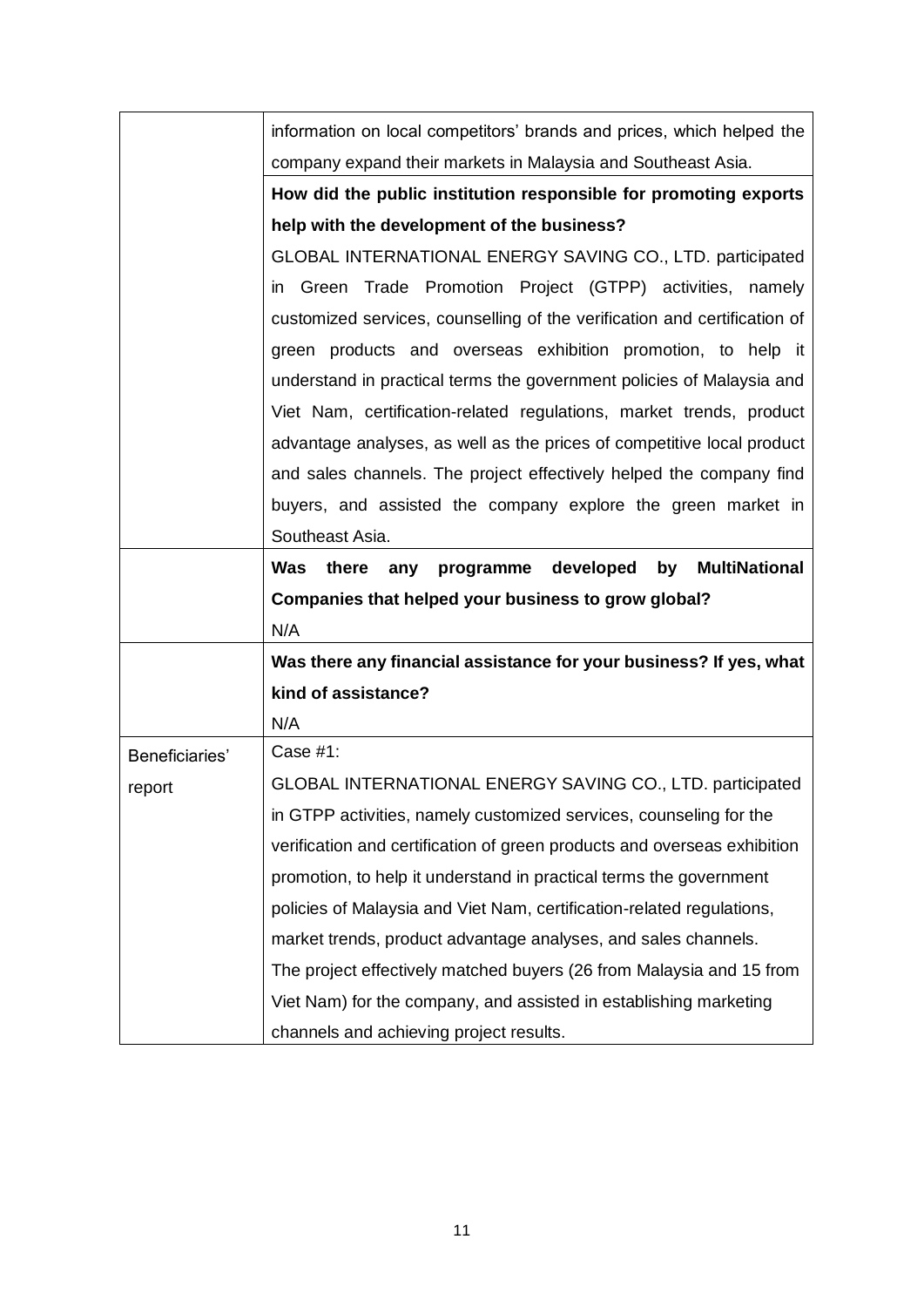| <b>Highlights</b> | <b>Case #1:</b>                                                             |
|-------------------|-----------------------------------------------------------------------------|
| (milestones,      | <b>Results:</b>                                                             |
| major<br>events,  | GLOBAL INTERNATIONAL ENERGY SAVING CO., LTD. actively                       |
| achievements)     | expands overseas markets with its technology and experience in              |
|                   | producing N.POLE Insulation Coating, which is highly efficient in           |
|                   | insulation and reduces energy consumption.                                  |
|                   | Since 2017, the company has participated in various counseling and          |
|                   | promotional activities under the GTPP, and in its efforts seeking           |
|                   | opportunities for cooperation, successfully contacted buyers from           |
|                   | Malaysia and Viet Nam. Up until now, the company has further                |
|                   | negotiated directions for future cooperation with 14 potential buyers in    |
|                   | Malaysia. In addition, the K company from Viet Nam has placed orders        |
|                   | with GLOBAL INTERNATIONAL ENERGY SAVING CO., LTD., and                      |
|                   | plans to invest in the company's production of the N.POLE Insulation        |
|                   | Coating in Vietnam, with a view to jointly develop the Vietnamese           |
|                   | market.                                                                     |
|                   | SMEs<br>usually<br>having<br>limited<br><b>Despite</b><br>resources, GLOBAL |
|                   | INTERNATIONAL ENERGY SAVING CO., LTD. through the GTPP                      |
|                   | has been able to get its hands on professional information on the target    |
|                   | market, obtain international certification, establish product definition,   |
|                   | and actively explore the Southeast Asian market.                            |
| Infographic<br>or | Include an infographic illustrating the business performance                |
| time line         | Capital: 10 million NTD                                                     |
|                   | Annual turnover: 80 million NTD                                             |
| Future<br>steps   | The company aims to continue aggressively developing new market             |
| and comments      | opportunities in Southeast Asia, and other tropical and subtropical         |
|                   | areas.                                                                      |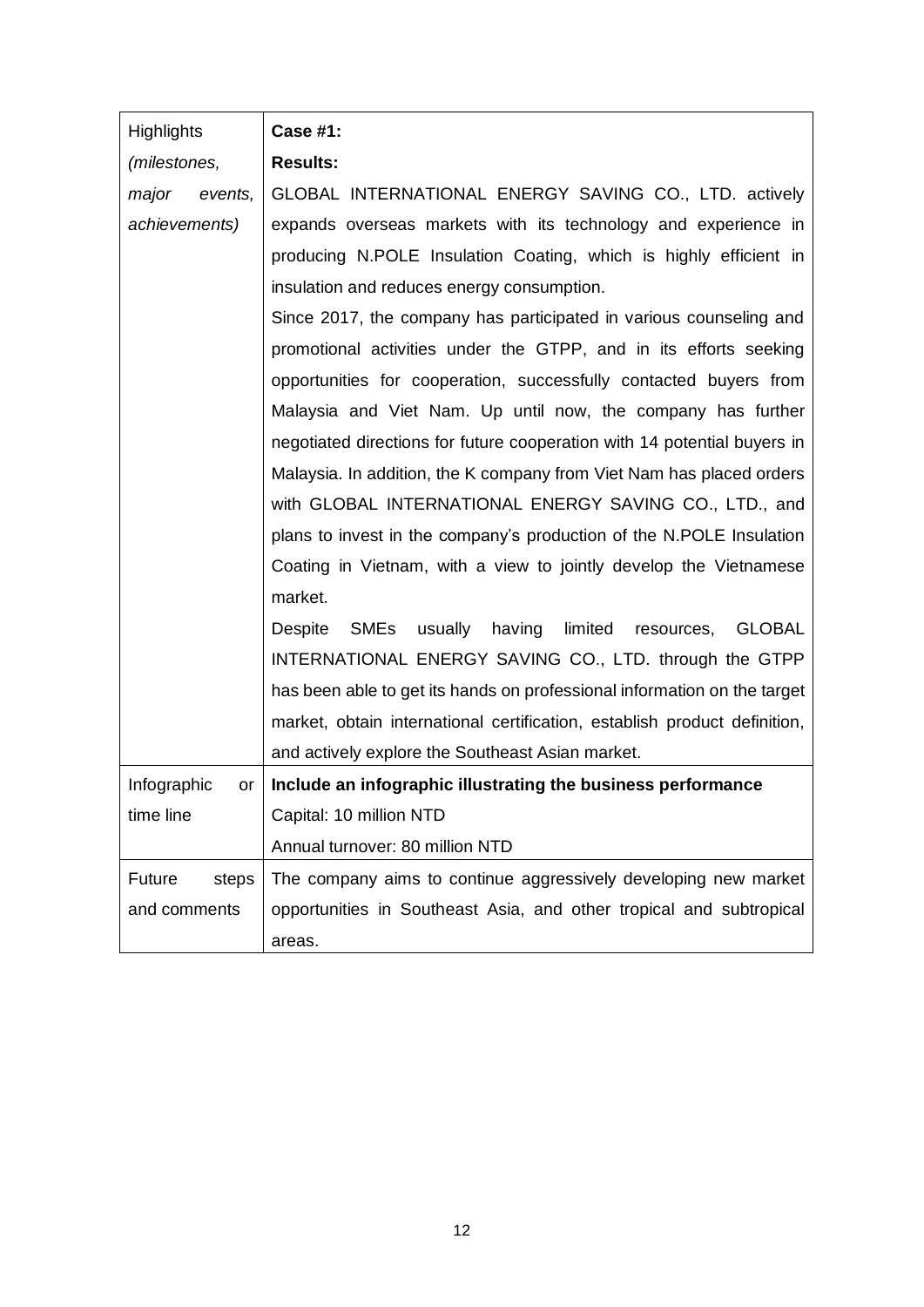## **Company Presentation**

## **Dai Chen Watertight Gate Technology Co., Ltd.**

Dai Chen Watertight Gate Technology Co., Ltd., headquartered in Kaohsiung, was founded by the chairman, Hui-Hung, Liu in 2012. Nowadays it has become the leading brand in watertight gates and anti-flood gates in Chinese Taipei. It has professional R&D, production, sales and marketing teams targeting to provide solutions to flood damage directly or indirectly caused by climate change. Committed to improve on the inconvenience of structural weight and insufficient pressure resistance of traditional designs, its newly designed watertight gates have been granted many patents and awards in Chinese Taipei, the U.S., Japan and Malaysia.

Dai Chen has sales offices in Japan, China, Thailand and Indonesia. It is certified by ISO 9001 standards, and adopts overall quality management from product design to production and marketing, to ensure all products meet the strictest quality standards. The company provides more than 10 types of watertight gates and related products. Apart from meeting client demands on all kinds of waterproof solutions, the company continuously improves its research and development capabilities, aiming to become the industry leader in ensuring clients' properties are well protected.

Summary **What is the company's business? When and why was it created?** Dai Chen was founded in 1971. The company aims to reduce flood damage caused by typhoons and heavy rain through its focus on development, design and manufacturing of watertight gates. Dai Chen Watertight Gate Technology Co., Ltd. was founded in 2012, and has introduced various products such as demountable watertight gates, anti-pinch hydraulic electric flood gates, multi-function flood windows, sluice gates, swing floodgates, and watertight gates to the market since its inception. The company provides customized products and arranges installations according to customers' needs.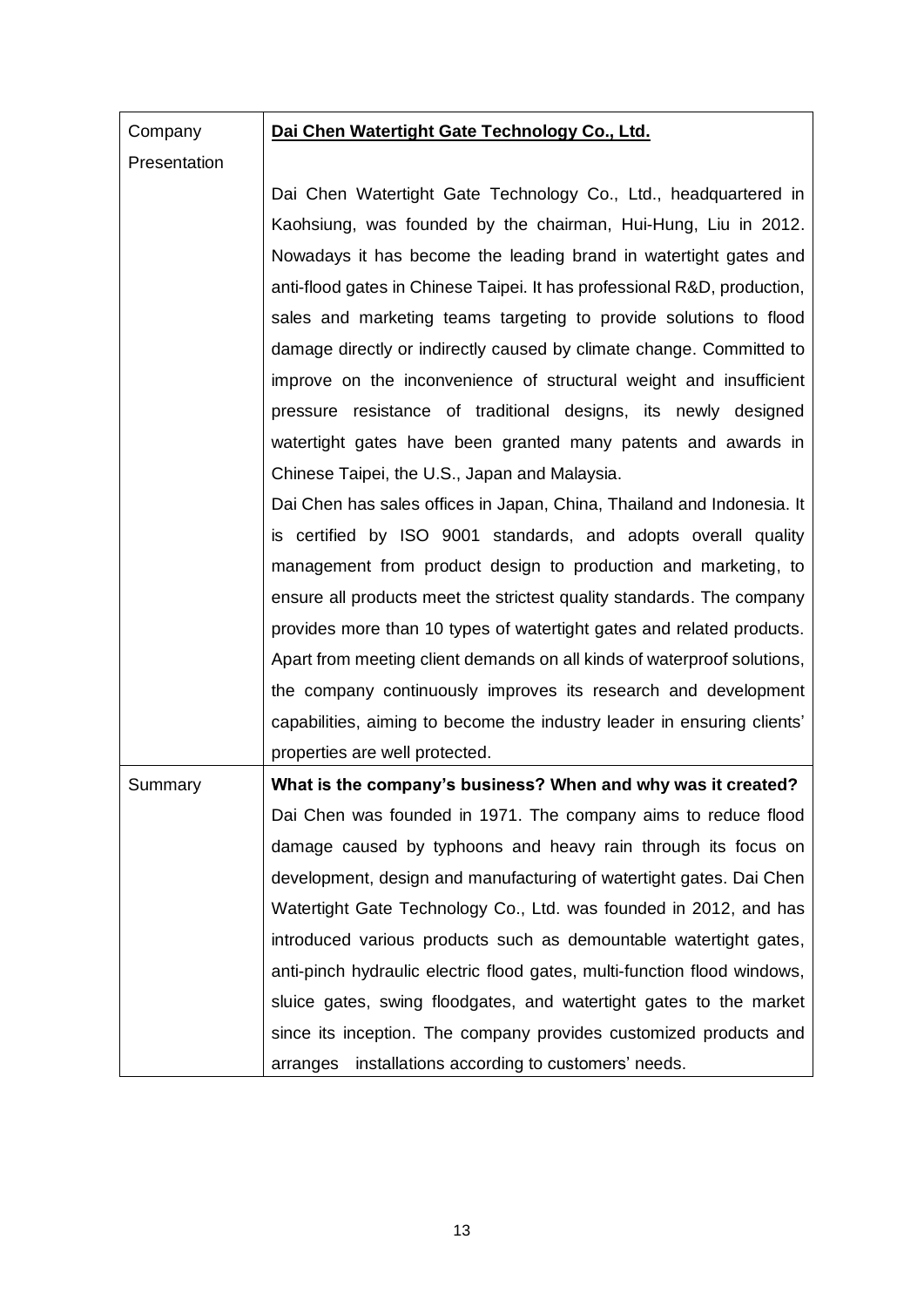## **What are the objectives of the company?**

Dai Chen Watertight Gate Technology Co., Ltd. is dedicated in its research and production to develop patented watertight gates. The company targets to reduce every possible impact to life and loss to personal properties caused by floods and thereby providing a safer living environment to its clients.

## **What were the challenges the business had to face?**

When developing new markets overseas, the unfamiliar environment and lack of local resources made it difficult initially to promote products and find local partners able to perform the construction.

## **What are the achievements made?**

Dai Chen Watertight Gate Technology Co., Ltd. participated in the international marketing consulting service of the "SME International Marketing Enhancement Project" and attended market report briefings and marketing service seminars held by TAITRA. The company adopted suggestions for expanding the Southeast Asia market and organized product promotion activities in Viet Nam, Singapore and Malaysia.

# **How did the public institution responsible for promoting exports help with the development of the business?**

Through attending market analysis and marketing service seminars offered by TAITRA, Dai Chen Watertight Gate Technology Co., Ltd. learned new overseas market opportunities and utilized TAITRA's customized international marketing advisory services. Professional consultants helped the company focus on target markets and offered suggestions on marketing and promotional strategies. The consultants also provided guidance on the application to the International Market Development Program. Dai Chen received assistance from the Bureau of Foreign Trades, Ministry of Economic Affairs to hold product promotion activities in Viet Nam, Singapore and Malaysia.

**Were there any programs developed by multi-national companies that helped your business to grow global?** 

N/A

**Were there any financial assistance for your business? If yes,**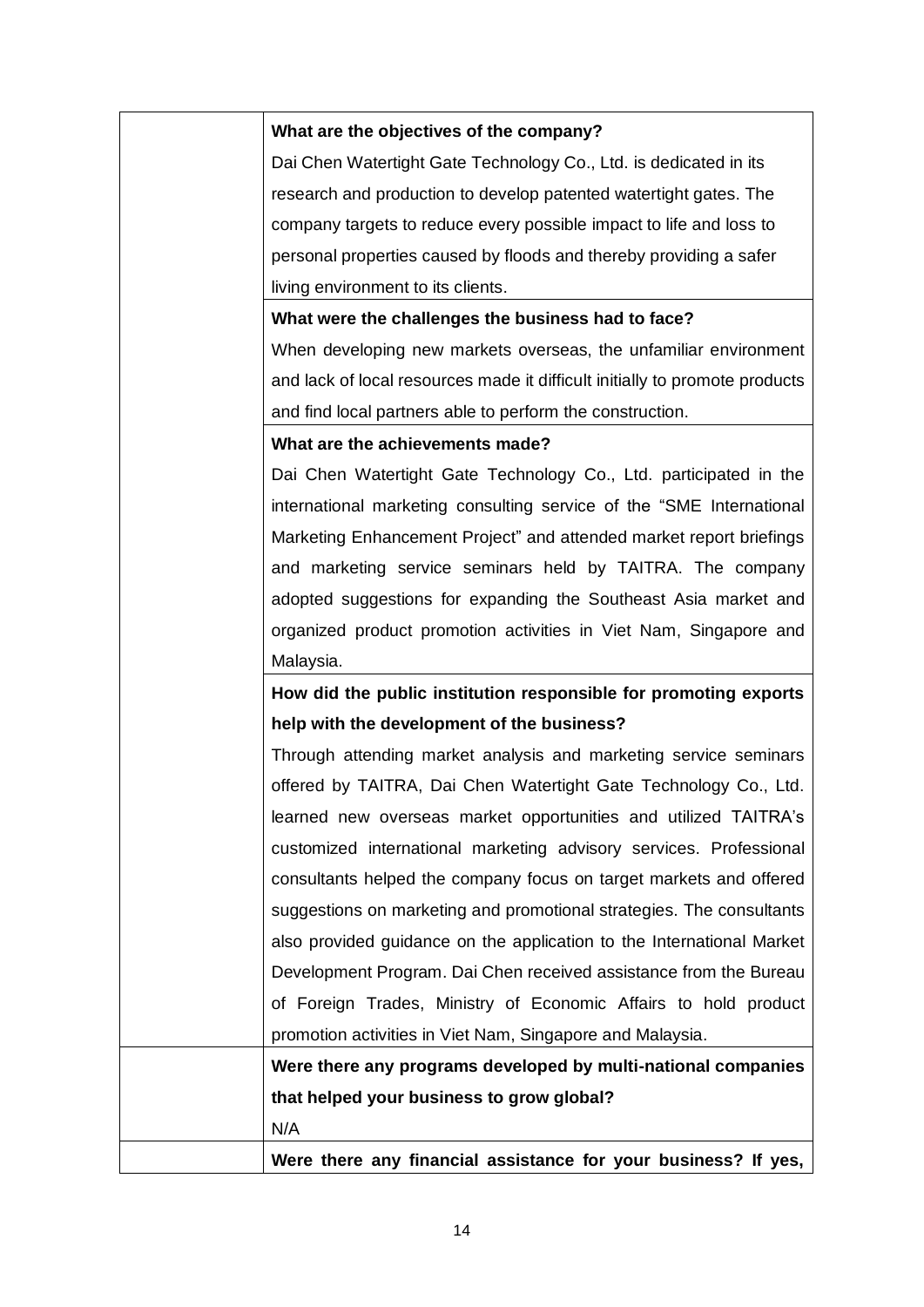|                   | what kind of assistance?                                                 |
|-------------------|--------------------------------------------------------------------------|
|                   | N/A                                                                      |
|                   | How did you prepare for your business to go global?                      |
|                   | Dai Chen insists on applying the concept of overall quality              |
|                   | management to all aspects of its business to ensure all products         |
|                   | conform to the company's strictest standards. Dai Chen is insightful     |
|                   | and sharp in current event analyses and continues to improve. Dai        |
|                   | Chen's team has thought about all the possible issues before its clients |
|                   | bring them up. This way, Dai Chen provides user-friendly products that   |
|                   | best meet customer needs, and thus earns the recognition and             |
|                   | long-term trust from its clients.                                        |
| Beneficiaries'    | <b>Case #1:</b>                                                          |
| report            | Dai Chen Watertight Gate Technology Co., Ltd. accepted consultation      |
|                   | services from the International Marketing Advisory Center (IMAC), and    |
|                   | successfully applied for the International Market Development Program    |
|                   | with the "Dai Chen Watertight Gate Asia Market Expansion Proposal"       |
|                   | proposal. Dai Chen receives assistance from the Bureau of Foreign        |
|                   | Trades, Ministry of Economic Affairs to hold product promotion           |
|                   | activities in Viet Nam, Singapore and Malaysia this year. Through this   |
|                   | process, Dai Chen has successfuly found sales agents in Singapore        |
|                   | and Malaysia, and continues to negotiate cooperation with Vietnamese     |
|                   | sales agents.                                                            |
| <b>Highlights</b> | <b>Case #1:</b>                                                          |
| (milestones,      | <b>Results:</b>                                                          |
| major<br>events,  | Dai Chen Corporation was founded on 1971 and has long been               |
| achievements)     | dedicated in the development of waterproof gates. In 2001, the           |
|                   | demountable aluminum alloy watertight gate was developed, for which      |
|                   | patents were successively obtained in Japan and the US. Dai Chen         |
|                   | Watertight Gate Technology Co., Ltd. was eventually founded in 2012,     |
|                   | and continues to improve the demountable aluminum alloy watertight       |
|                   | gate, which obtained ISO 9001:2008 certification and FM Approvals        |
|                   | certification in 2014.                                                   |
|                   | In order to expand the overseas market and establish international       |
|                   | footholds, Dai Chen focused on Southeast Asia as its target market       |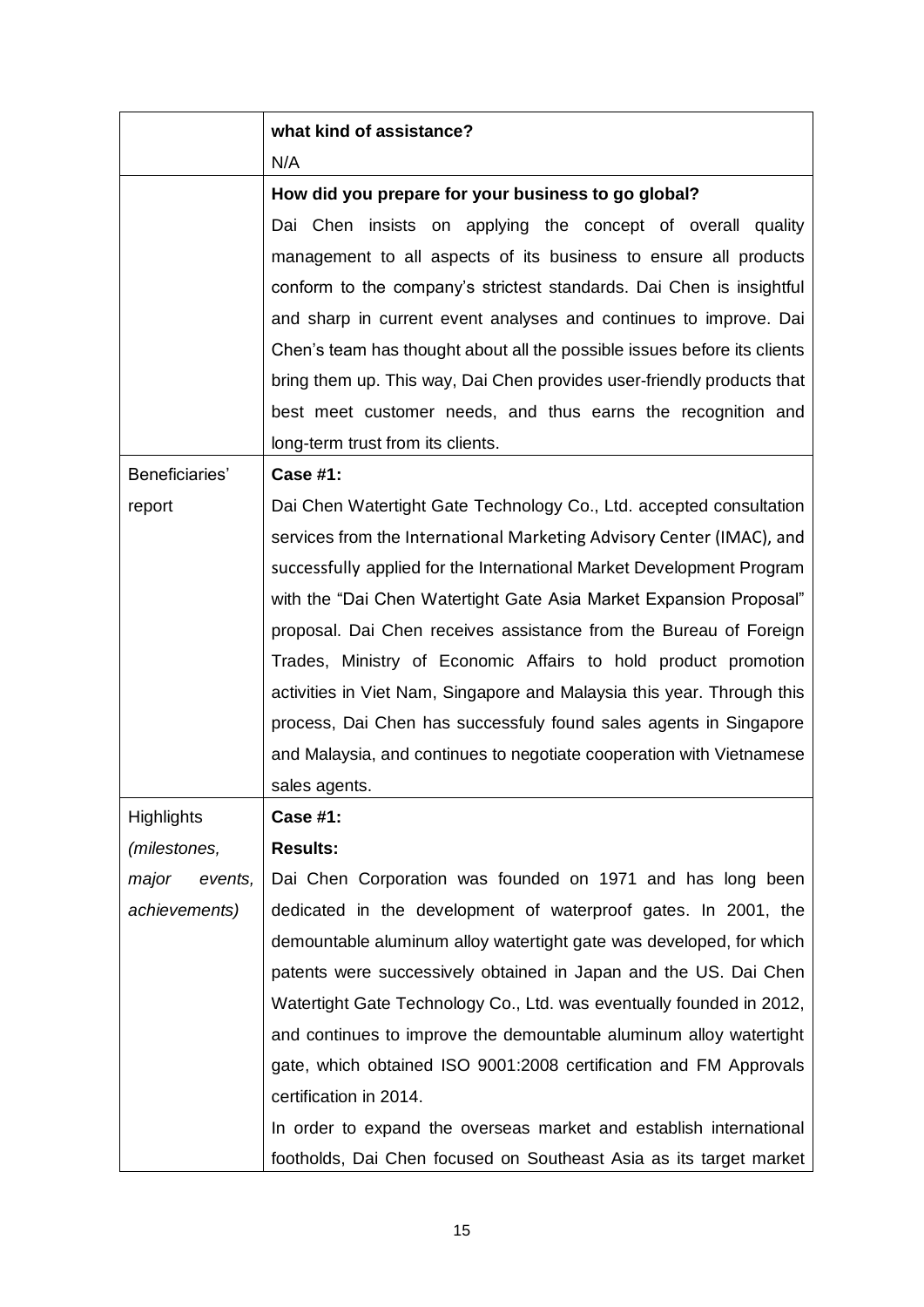|                   | through the customized international marketing consulting service<br>offered by TAITRA in 2017. It was also recommended by the<br>consultation service to apply for the International Market Development<br>Program of the Ministry of Economic Affairs, which assisted the<br>company to hold product promotion activities in Viet Nam, Singapore<br>and Malaysia. During the overseas promotion activities, Dai Chen<br>successfuly found sales agents in Singapore and Malaysia, and<br>continues to negotiate with potential distributors in Vietnam. In |
|-------------------|--------------------------------------------------------------------------------------------------------------------------------------------------------------------------------------------------------------------------------------------------------------------------------------------------------------------------------------------------------------------------------------------------------------------------------------------------------------------------------------------------------------------------------------------------------------|
|                   | addition, Dai Chen 's products were used by Taipei Tao Zhu Yin Yuan<br>(CNN ranked it as the ninth new landmark in the world) in 2018, which                                                                                                                                                                                                                                                                                                                                                                                                                 |
|                   | greatly enhanced the brand and was a firm recognition of the quality of                                                                                                                                                                                                                                                                                                                                                                                                                                                                                      |
|                   | the company's products.                                                                                                                                                                                                                                                                                                                                                                                                                                                                                                                                      |
|                   |                                                                                                                                                                                                                                                                                                                                                                                                                                                                                                                                                              |
| Infographic<br>or | Include an infographic illustrating the business performance                                                                                                                                                                                                                                                                                                                                                                                                                                                                                                 |
| time line         | 1971 Dai Chen Corporation was founded<br>п                                                                                                                                                                                                                                                                                                                                                                                                                                                                                                                   |
|                   | 2001 Dai Chen invented the demountable aluminum alloy<br>■                                                                                                                                                                                                                                                                                                                                                                                                                                                                                                   |
|                   | watertight gate                                                                                                                                                                                                                                                                                                                                                                                                                                                                                                                                              |
|                   | 2002 Patents on a tightening lock, floodgate structure, and<br>п                                                                                                                                                                                                                                                                                                                                                                                                                                                                                             |
|                   | building watertight device were obtained.                                                                                                                                                                                                                                                                                                                                                                                                                                                                                                                    |
|                   | 2003 Patent in the U.S. was obtained; the Taipei branch was<br>■                                                                                                                                                                                                                                                                                                                                                                                                                                                                                             |
|                   | established                                                                                                                                                                                                                                                                                                                                                                                                                                                                                                                                                  |
|                   | 2005 Patents on multi-function flood window, and flood wall<br>■                                                                                                                                                                                                                                                                                                                                                                                                                                                                                             |
|                   | structure were obtained                                                                                                                                                                                                                                                                                                                                                                                                                                                                                                                                      |
|                   | 2008 Patent on building anti-flood device was obtained<br>п                                                                                                                                                                                                                                                                                                                                                                                                                                                                                                  |
|                   | 2009 Patent on anti-backflow gate structure was obtained<br>п                                                                                                                                                                                                                                                                                                                                                                                                                                                                                                |
|                   | 2010 Patent in Japan was obtained<br>п                                                                                                                                                                                                                                                                                                                                                                                                                                                                                                                       |
|                   | 2012 Dai Chen Watertight Gate Technology Co., Ltd. was<br>■                                                                                                                                                                                                                                                                                                                                                                                                                                                                                                  |
|                   | founded; patent on the anti-pinch hydraulic electric flood gate was                                                                                                                                                                                                                                                                                                                                                                                                                                                                                          |
|                   | obtained; Dai Chen successfully found sales agents in Bangkok,<br>Thailand                                                                                                                                                                                                                                                                                                                                                                                                                                                                                   |
|                   | 2013 Dai Chen attended shows in New York, U.S.A. and<br>п                                                                                                                                                                                                                                                                                                                                                                                                                                                                                                    |
|                   | Bangkok, Thailand                                                                                                                                                                                                                                                                                                                                                                                                                                                                                                                                            |
|                   | 2014 Dai Chen obtained ISO 9001:2008 certification and FM<br>п                                                                                                                                                                                                                                                                                                                                                                                                                                                                                               |
|                   | Approvals certification; distribution channel in Osaka, Japan was                                                                                                                                                                                                                                                                                                                                                                                                                                                                                            |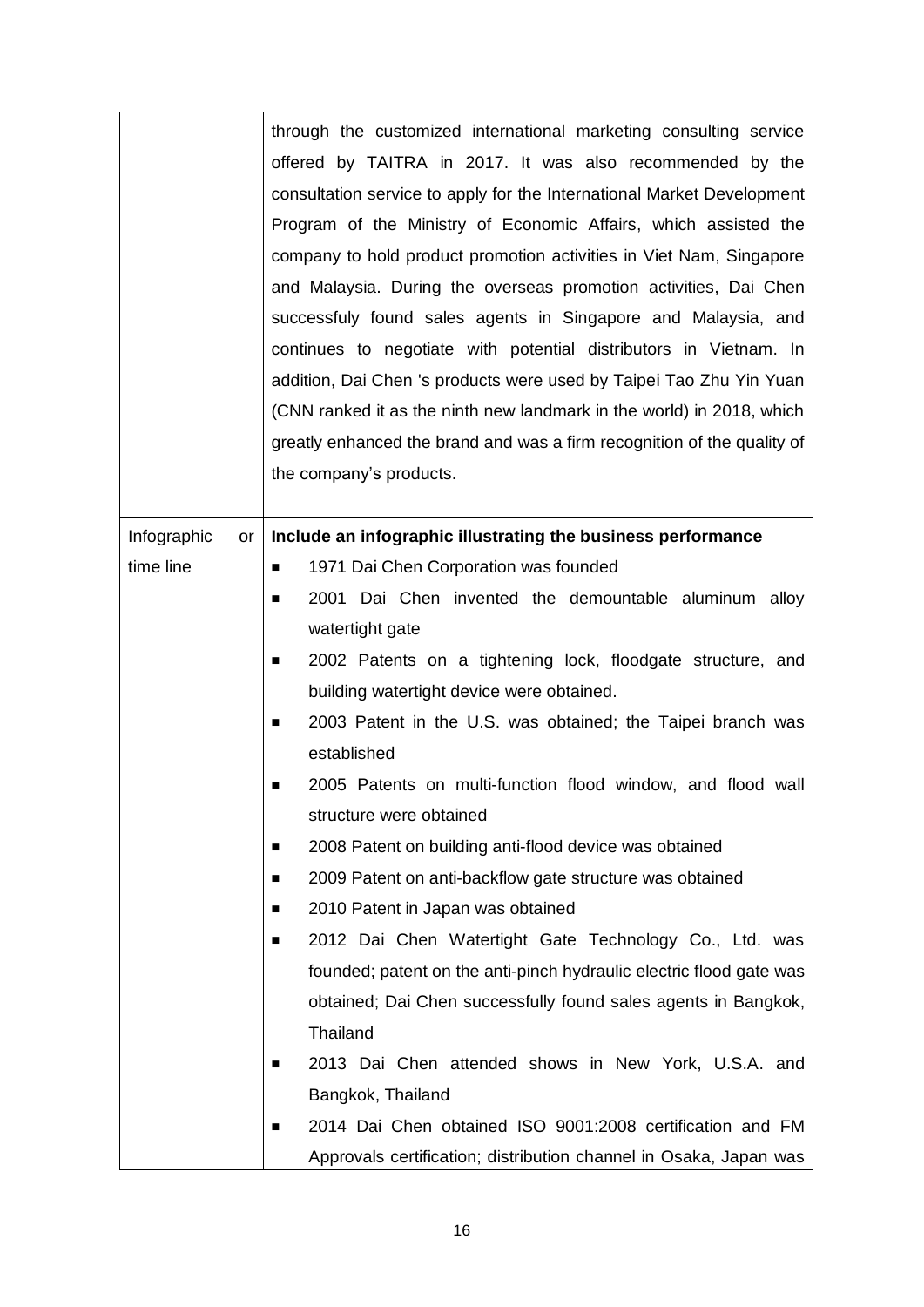|                 |   | established                                                                |
|-----------------|---|----------------------------------------------------------------------------|
|                 | п | 2015 Dai Chen found sales agents in Indonesia (Jakarta), Japan             |
|                 |   | (Tokyo), Philippines (Manila), China (Jiangsu, Shanghai)                   |
|                 | ■ | 2016 Dai Chen attended shows in Jakarta, Tokyo and Nagoya;                 |
|                 |   | and found sales agents in Nagoya, Japan                                    |
|                 | п | 2017 Patent on Demountable Flood Panel (DCAM-02) was                       |
|                 |   | obtained; Dai Chen demonstrated new products in Osaka, Japan;              |
|                 |   | found sales agents in Hangzhou, China; and consulted TAITRA to             |
|                 |   | apply for the International Market Development Program                     |
|                 | ■ | 2018 Dai Chen found sales agents in Macao, China; Dai Chen's               |
|                 |   | products were adopted by Tao Zhu Yin Yuan, the 9 <sup>th</sup> landmark in |
|                 |   | the world as nominated by CNN; and developed into the emerging             |
|                 |   | Southeast Asian market to promote its products                             |
| Future<br>steps |   | 1. Develop new target markets: the company focuses on Southeast            |
| and comments    |   | Asia's needs to prevent flood damage caused by their regional              |
|                 |   | climate, while also continuing to stabilize markets in China, Japan,       |
|                 |   | Thailand and Indonesia. New Southbound Policy markets                      |
|                 |   | particularly those in Malaysia, Viet Nam and Singapore have been           |
|                 |   | targeted as the primary area for expansion.                                |
|                 |   | 2. Promotion activities: Through holding promotional activities in         |
|                 |   | targeted markets, the company seeks local partners with abilities to       |
|                 |   | install its products and maintain quality. Dai Chen also promotes to       |
|                 |   | potential local buyers with improvements and solutions to local            |
|                 |   | flood prevention. In 2018, the company will hold innovation and            |
|                 |   | technology exhibitions and seminars in Viet Nam, Malaysia and              |
|                 |   | Singapore, aiming to enhance the marketing of its products and             |
|                 |   | expand its sales channels.                                                 |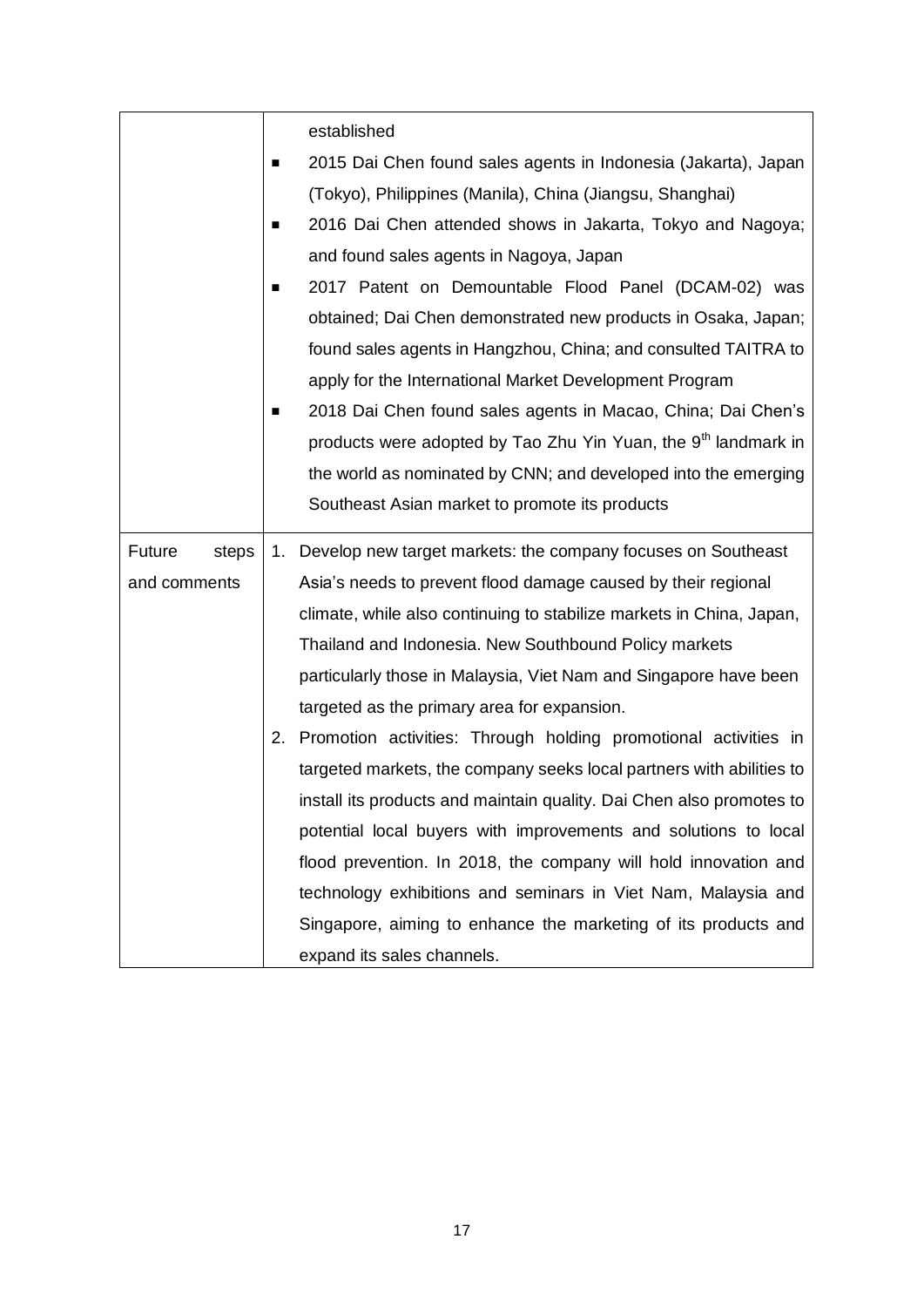| Company<br>Presentation | <b>Premiere Fashion Corp.</b>                                                                                                                                                                                                                                                                                                                                                                                                                                                                                                                                                                                                       |
|-------------------------|-------------------------------------------------------------------------------------------------------------------------------------------------------------------------------------------------------------------------------------------------------------------------------------------------------------------------------------------------------------------------------------------------------------------------------------------------------------------------------------------------------------------------------------------------------------------------------------------------------------------------------------|
|                         | http://www.premiere1.com.tw/                                                                                                                                                                                                                                                                                                                                                                                                                                                                                                                                                                                                        |
| <b>MULTIONE</b>         | Premiere Fashion Corp. is an original equipment manufacturer (OEM)<br>for garment customers. It sells innovative, high functional fabrics both<br>domestically and internationally. It has excellent customization and<br>research and development (R&D) capabilities, and provides<br>performance and eco-friendly fabrics to domestic and foreign sports<br>garment brands, which are later made into outdoor clothing, high-tech<br>clothing, and loungewear.                                                                                                                                                                    |
|                         | The company is known for its strong customization and R&D capability.<br>By offering the newest high-tech fabric products, it meets the needs of<br>sports brands – for multi-functional and multi-colored fabric solutions.<br>With its own brand "ECO-GREEN", the company aims to provide<br>eco-friendly, energy-conserving, and carbon-reducing solutions to their<br>customers. Featured products include recycled plastic bottle fabrics,<br>and carbon-reducing<br>fabrics, biodegradable<br>energy-conserving<br>chemical fabrics, and other fabrics that conform to international<br>eco-friendly certification standards. |
|                         | Moreover, the company established their own high-tech fabric<br>brand-"MULTIONE. With the advantage of producing high quality<br>products, both the company and its brands have been well received in<br>the market.                                                                                                                                                                                                                                                                                                                                                                                                                |
| Summary                 | What is the company's business? When and why was it created?                                                                                                                                                                                                                                                                                                                                                                                                                                                                                                                                                                        |
|                         | Having been founded in 1989, Premiere Fashion Corp. took in the spirit<br>of the French Premiere Vision exhibition and started out with high-tech<br>fabrics. Premiere's business model is export-oriented, with services<br>starting from taking customer orders directly instead of from agents,<br>followed by product design, manufacturing, and delivery. Fabric<br>production is sub-contracted to third party companies, while Premiere                                                                                                                                                                                      |
|                         | Fashion Corp. takes care of quality control and delivery lead-time.                                                                                                                                                                                                                                                                                                                                                                                                                                                                                                                                                                 |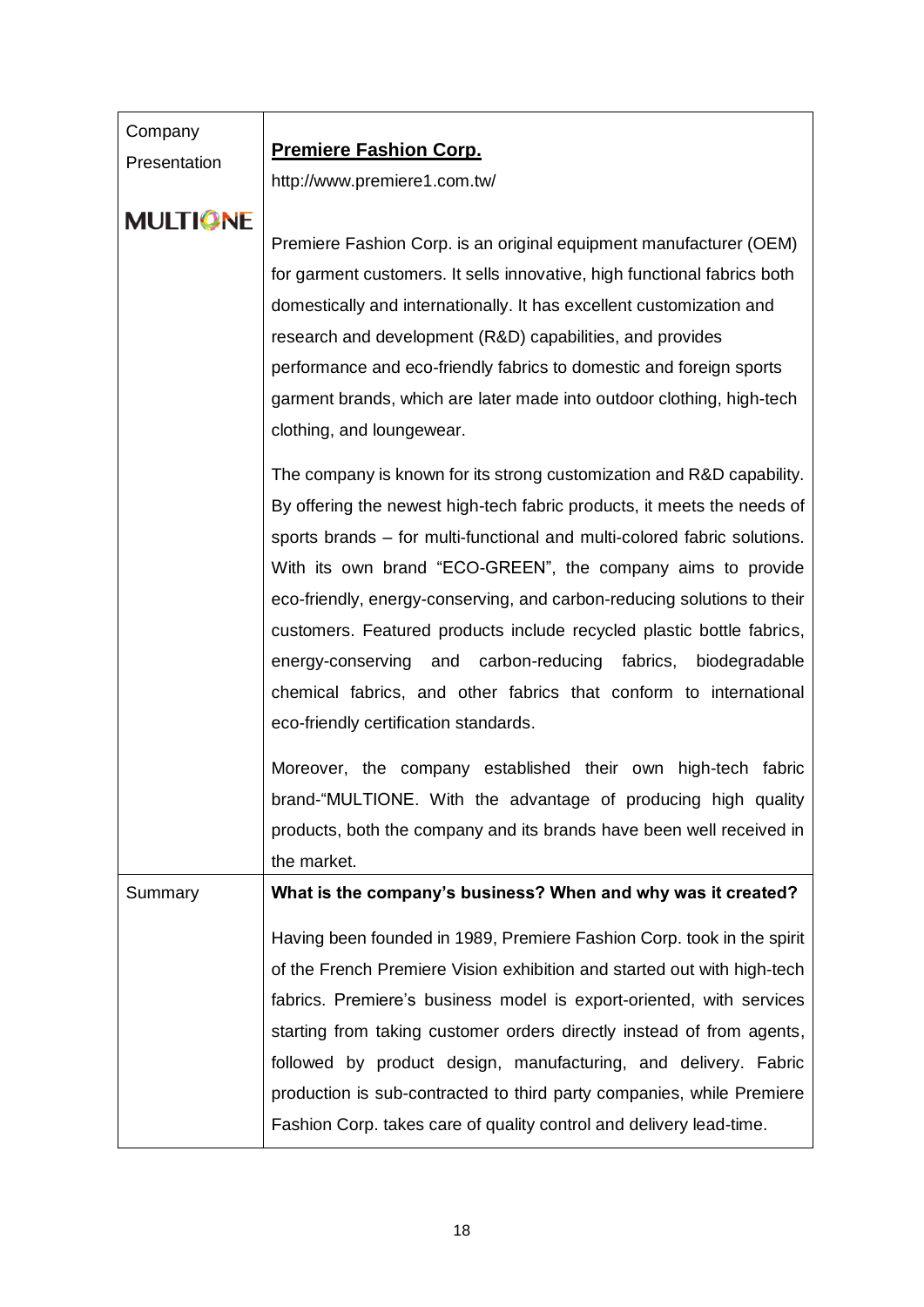## **What are the objectives of the company?**

Premiere Fashion Corp. is now moving towards integrating the high-tech fabric industry chain to include product and brand image design, brand promotion, and channel marketing in an aim of becoming a versatile fabric distributor of eco-friendly, fashionable, and high-tech fabrics. Premier focuses on target markets, and actively advertises all high-tech, eco-friendly, and fashionable MULTIONE-inside products. Premiere hopes to become the best fabric supplying partner for high-tech garment brands.

## **What were the challenges the business had to face?**

Faced with the global economic recession and tough competition from emerging economies, it was a matter of time before the company transformed itself into a consumer-oriented designer, researcher and developer as well as a total solutions provider. Therefore, it needed to constantly enhance its capacity in fashion design and innovation. Premiere continues to optimize its highly competitive products (such as high-tech fabrics and eco-friendly fabrics) to achieve target market segmentation, in order to create market differentiation of its highly value-added products.

## **What achievements has it made?**

Premiere Fashion Corp. has gradually achieved vertical integration in the industry supply chain, providing an all-in-one service to its clients, offering fashion and key-function design, applications of new materials, creative design, quick sample, and even channel marketing services. Not only does it effectively control costs and stocks, but also provides real-time responses to fashion trends to meet client needs.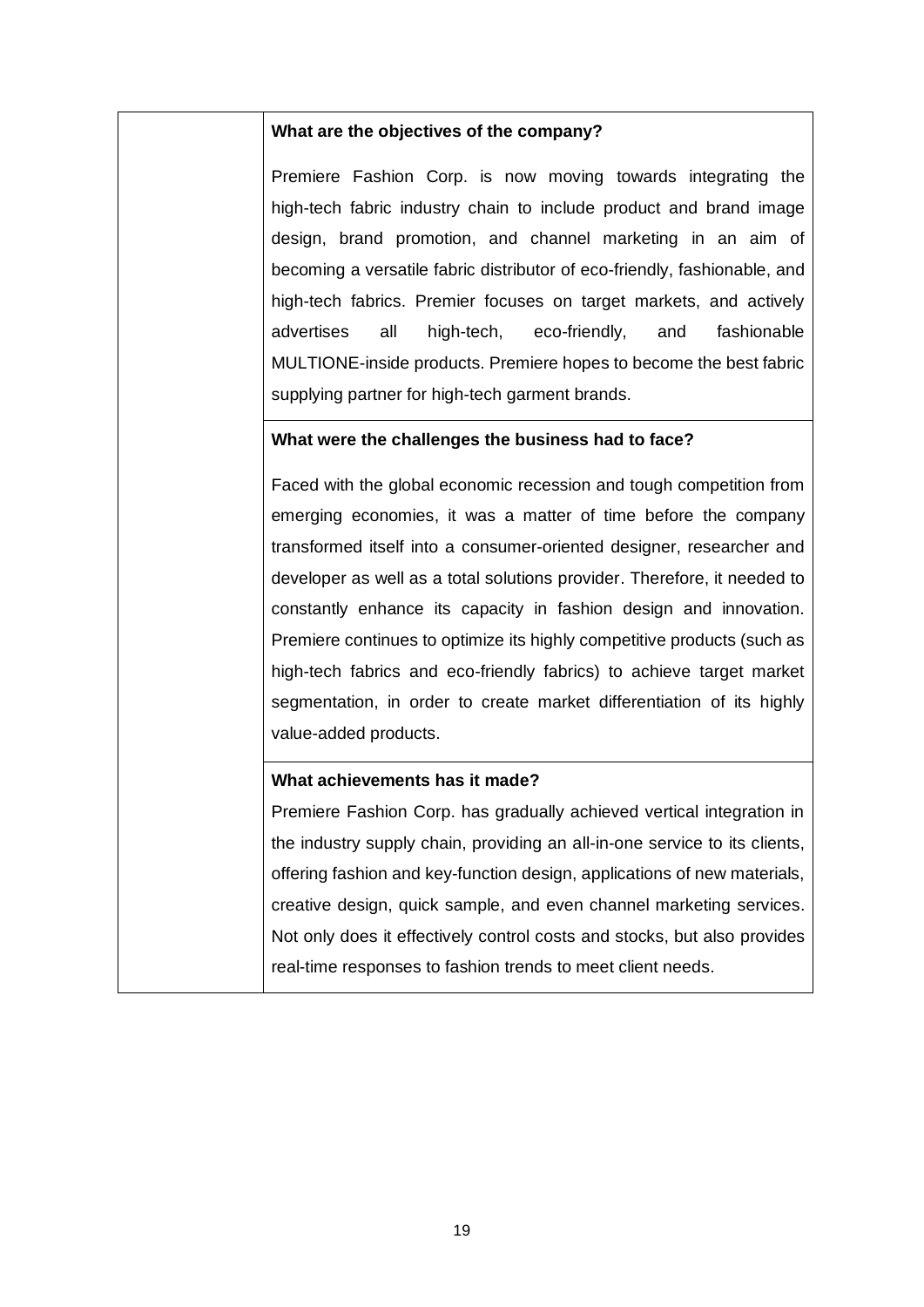# **How did the public institution responsible for promoting exports help with the development of the business?**

The government conducted the "Textile Promotion Project" via the Taiwan Textile Federation commissioned by the Bureau of Foreign Trade, MOEA. Through international marketing consulting services, and customized marketing assistance, as well as various efforts including joint promotion through overseas exhibitions, supporting foreign visiting buyers, helping vendors and buyers have face to face meetings, and sending trade missions abroad to develop new business opportunities in emerging markets, the project helps companies respond to the market trends of globalization, expand overseas markets, and increase its international market share.

**Were there any programs developed by multi-national companies that helped your business growing globally?** 

N/A

**Were there any financial assistance provided to your business? If yes, what kind of assistance?** 

N/A

**How did you prepare for your business to go global?**  Premiere Fashion Corp. adopted the O2O (online-to-offline) marketing strategy, which integrates virtual and real sales approaches. The company uses the internet to develop and communicate with new international customers and adopts big data analysis to learn about customer needs. As the B2B business model is still relationship-oriented, real customer interaction is an indispensable part of business. Premiere therefore combines artificial intelligence and physical visits to optimize the channel marketing establishment.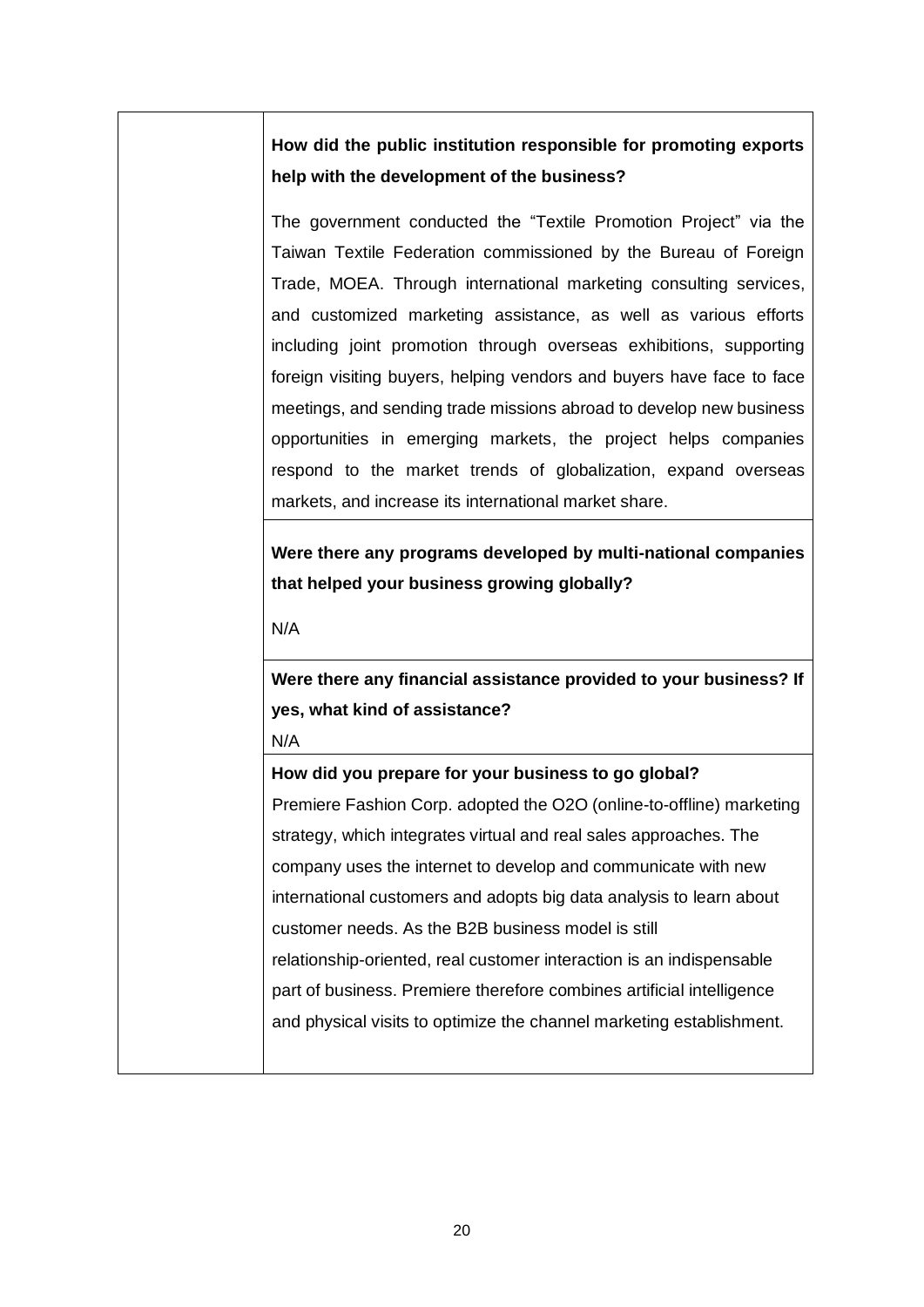| Beneficiaries'                    | <b>Case #1:</b>                                                                                                                                                                                                                                                                                                                                                                                                                                                                                                                                                                                                                                                                 |
|-----------------------------------|---------------------------------------------------------------------------------------------------------------------------------------------------------------------------------------------------------------------------------------------------------------------------------------------------------------------------------------------------------------------------------------------------------------------------------------------------------------------------------------------------------------------------------------------------------------------------------------------------------------------------------------------------------------------------------|
| report                            | Through the "Textile Promotion Project", Premiere Fashion Corp. was<br>able to work on various aspects of its operation. These included<br>establishing tools of marketing and strategy analysis, optimizing the<br>official website, developing a B2B smart internet promotion model,<br>introducing a clothes designing tool system, cooperating with<br>universities, introducing innovative automatic financial<br>reports,<br>optimizing price inquiry apps in product fairs, and establishing standard<br>operating procedures (S.O.P.) and a business tracking system.                                                                                                   |
| <b>Highlights</b>                 | <b>Case #1:</b>                                                                                                                                                                                                                                                                                                                                                                                                                                                                                                                                                                                                                                                                 |
| <i>(milestones,</i>               | <b>Results:</b>                                                                                                                                                                                                                                                                                                                                                                                                                                                                                                                                                                                                                                                                 |
| major<br>events,<br>achievements) | From customization services to injecting cultural and creative<br>elements, Premiere Fashion Corp. unites local designers in<br>establishing a fabric platform. The company's utilization of marketing<br>software in international shows is so new the rest of the industry is still<br>getting their heads around this new approach. These made an<br>important breakthrough for Premiere Fashion Corp. After engaging in<br>consultations, the value of exports in 2017 grew by 26% compared to<br>2016. Premiere Fashion Corp. worked with 13 new clients, led 22<br>suppliers in the supply chain through industrial clustering effects, and<br>helped to employ 5 people. |